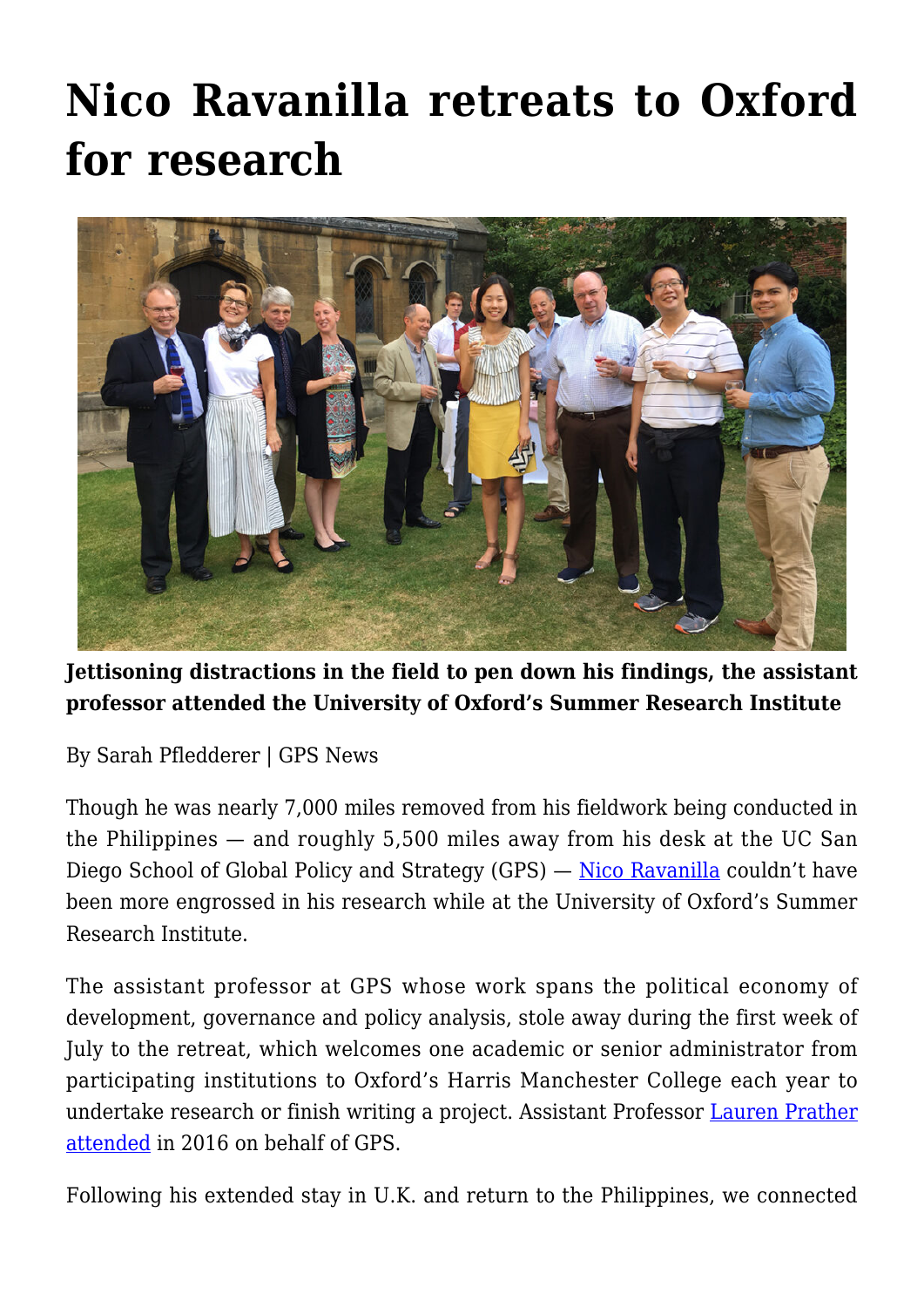with Ravanilla for details on his time across the pond. Here's what he had to say.



**What specific research or project did you focus on while at the Summer Research Institute?**

I focused on two research projects. The first project analyzes the central role of political brokers in clientelist exchange (i.e., the contingent exchange of money for votes). Even though brokers are regarded as the lynchpins of clientelist campaign machines, little is known about whether and why they are effective at mobilizing electoral support for their candidates. In this project, my co-authors and I took advantage of a rare opportunity to work with a local campaign machine in the Philippines and undertook one of the first efforts to systematically analyze the central role of brokers. I took advantage of my time at the institute to really focus on drafting the manuscript and reporting the results of the project.

The second project investigates whether community-oriented policing can sustainably increase citizen trust in the police and improve the effectiveness of police services. July 2-9 was the ideal window of time between the first and second phases of this large-scale field experiment on community-oriented policing in the Philippines, which is sponsored by GPS's [Policy Design and Evaluation Lab](http://pdel.ucsd.edu/) and Evidence in Governance and Politics. While my collaborators — two Ph.D. students in UC San Diego's Department of Political Science and Adam Schaar, a 2018 [MPP](https://gps.ucsd.edu/academics/mpp.html) candidate at GPS — were in the field making sure the experiment was running smoothly, I flew out of the Philippines to spend a week at Oxford to literally get away from the field. Survey results had just come in from the first phase of the experiment, so I spent time running regression analyses to inform the design of the second phase of the experiment in time for its actual implementation in August.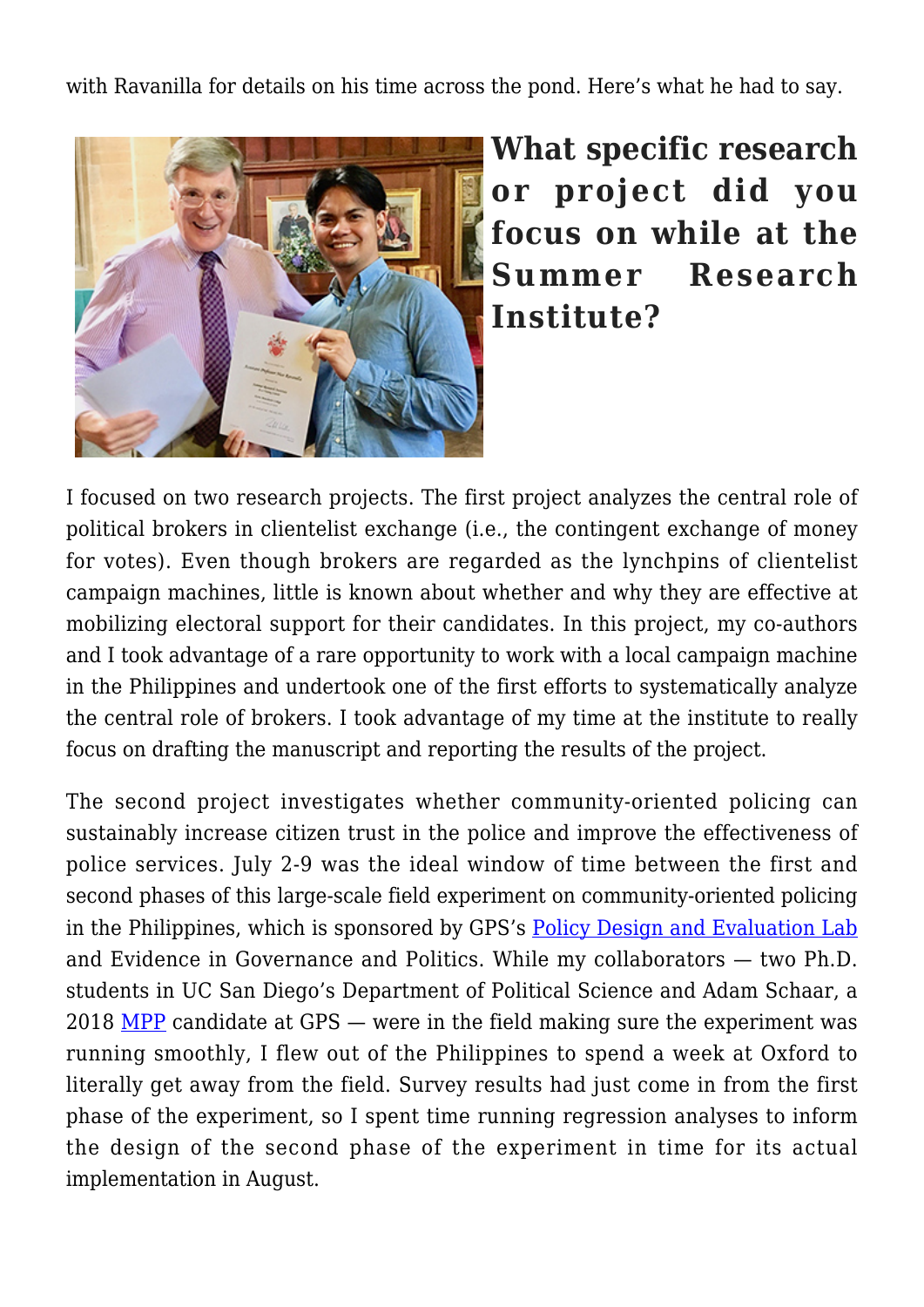# **How did being removed from your normal workspace enable you to look at your research differently?**

In short, my time at the Summer Research Institute was time to write and reflect away from the School and research sites. I had never been to Oxford before. It

proved the perfect place for a brief research retreat. My daily interactions over breakfasts and dinners with other fellows from all sorts of academic backgrounds and home institutions forced me to think about and communicate my research in a way that was understandable, for example, to an environmental lawyer, a social psychologist or an architect.



### **Did you make any new connections or find new collaborators while abroad?**

While at Oxford, I had the chance to meet with Julien Labonne, an economist working on the political economy of the Philippines, and other faculty at Oxford's Blavatnik School of Government. Although our research projects have overlapping themes and we have been in contact via email for some time now, Julien and I have never had the pleasure of meeting in person. My coming to the institute was the perfect excuse for us to meet over lunch and coffee. And we did so a few times.

# **Personally or professionally, what was the best part of your trip?**

Believe it or not, I have never been to Europe before. Although going to the U.K. is not quite the same as going to continental Europe, spending time at the Summer Research Institute meant I still got to check 'see Europe' off my bucket list. Since I was already in the U.K., I decided to go on a seven-day 'shoestring